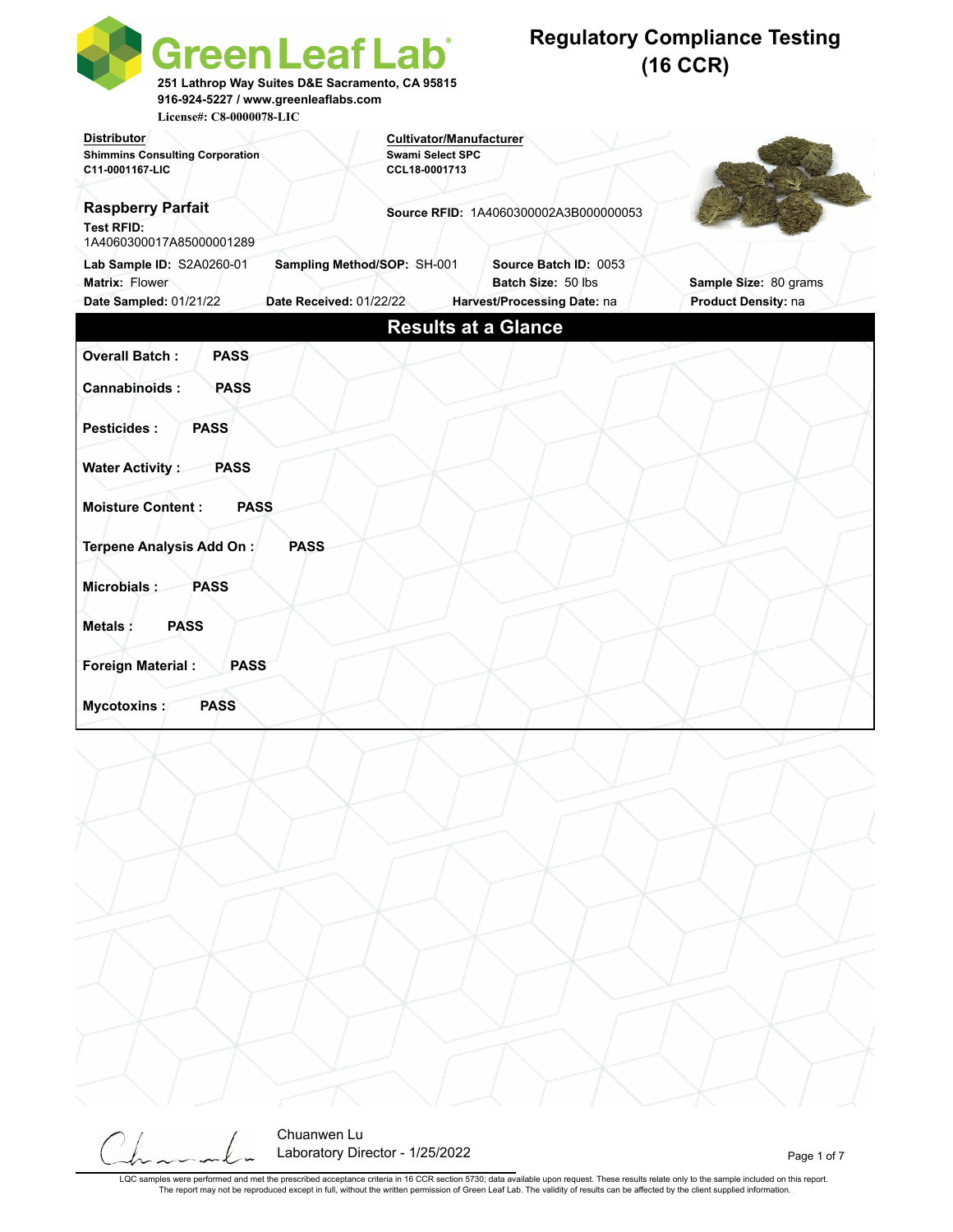| <b>Green Leaf Lab</b><br>916-924-5227 / www.greenleaflabs.com<br>License#: C8-0000078-LIC                                                  |                                  | 251 Lathrop Way Suites D&E Sacramento, CA 95815 |                                          |                                              | <b>Regulatory Compliance Testing</b><br>$(16$ CCR) |
|--------------------------------------------------------------------------------------------------------------------------------------------|----------------------------------|-------------------------------------------------|------------------------------------------|----------------------------------------------|----------------------------------------------------|
| <b>Distributor</b>                                                                                                                         |                                  |                                                 | <b>Cultivator/Manufacturer</b>           |                                              |                                                    |
| <b>Shimmins Consulting Corporation</b><br>C11-0001167-LIC                                                                                  |                                  |                                                 | <b>Swami Select SPC</b><br>CCL18-0001713 |                                              |                                                    |
|                                                                                                                                            |                                  |                                                 |                                          |                                              |                                                    |
| <b>Raspberry Parfait</b><br><b>Test RFID:</b><br>1A4060300017A85000001289                                                                  |                                  |                                                 |                                          | <b>Source RFID: 1A4060300002A3B000000053</b> |                                                    |
| Lab Sample ID: S2A0260-01                                                                                                                  |                                  | Sampling Method/SOP: SH-001                     |                                          | Source Batch ID: 0053                        |                                                    |
| Matrix: Flower                                                                                                                             |                                  |                                                 |                                          | Batch Size: 50 lbs                           | Sample Size: 80 grams                              |
| Date Sampled: 01/21/22                                                                                                                     |                                  | Date Received: 01/22/22                         |                                          | Harvest/Processing Date: na                  | Product Density: na                                |
|                                                                                                                                            |                                  |                                                 |                                          | <b>Potency Analysis by HPLC</b>              |                                                    |
| <b>Date/Time Extracted:</b><br>Date/Time Analyzed:                                                                                         | 01/22/22 11:06<br>01/24/22 21:08 |                                                 |                                          | Analysis Method/SOP: C-001                   |                                                    |
| Cannabinoids                                                                                                                               | <b>LOD</b><br>mg/g               | <b>LOQ</b><br>mg/g                              | %                                        | mg/g                                         |                                                    |
| <b>Total THC</b>                                                                                                                           | 0.24                             | 0.25                                            | 25.01                                    | 250.1                                        |                                                    |
| <b>Total CBD</b>                                                                                                                           | 0.24                             | 0.25                                            | <b>ND</b>                                | <b>ND</b>                                    |                                                    |
| <b>THCA</b>                                                                                                                                | 0.24                             | 0.25                                            | 27.72                                    | 277.2                                        |                                                    |
| delta 9-THC                                                                                                                                | 0.24                             | 0.25                                            | 0.703                                    | 7.03                                         |                                                    |
| <b>THCV</b>                                                                                                                                | 0.24                             | 0.25                                            | ND.                                      | <b>ND</b>                                    |                                                    |
| <b>THCVA</b>                                                                                                                               | 0.24                             | 0.25                                            | <b>ND</b>                                | ND.                                          |                                                    |
| CBD                                                                                                                                        | 0.24                             | 0.25                                            | ND.                                      | ND                                           |                                                    |
| <b>CBDA</b>                                                                                                                                | 0.24                             | 0.25                                            | ND.                                      | ND.                                          |                                                    |
| <b>CBDV</b>                                                                                                                                | 0.24                             | 0.25                                            | <b>ND</b>                                | ND                                           |                                                    |
| <b>CBDVA</b>                                                                                                                               | 0.24                             | 0.25                                            | <b>ND</b>                                | <b>ND</b>                                    |                                                    |
| <b>CBN</b>                                                                                                                                 | 0.24                             | 0.25                                            | ND                                       | ND                                           |                                                    |
| <b>CBG</b>                                                                                                                                 | 0.24                             | 0.25                                            | <b>ND</b>                                | <b>ND</b>                                    |                                                    |
| <b>CBGA</b>                                                                                                                                | 0.24                             | 0.25                                            | 1.024                                    | 10.24                                        |                                                    |
| CBC                                                                                                                                        | 0.24                             | 0.25                                            | <b>ND</b>                                | ND.                                          |                                                    |
| <b>Total Cannabinoids</b>                                                                                                                  | 0.24                             | 0.25                                            | 25.91                                    | 259.1                                        |                                                    |
|                                                                                                                                            |                                  |                                                 |                                          | <b>Water Activity by Aqua Lab</b>            |                                                    |
| Date/Time Extracted: 01/24/22 17:32                                                                                                        |                                  |                                                 |                                          | Analysis Method/SOP: WA-001                  |                                                    |
| Date/Time Analyzed: 01/24/22 17:32                                                                                                         |                                  |                                                 |                                          |                                              |                                                    |
| Water Activity: 0.554 AW at 24°C                                                                                                           |                                  |                                                 |                                          |                                              |                                                    |
|                                                                                                                                            |                                  |                                                 |                                          | <b>Moisture by Moisture Balance</b>          |                                                    |
| Date/Time Extracted: 01/24/22 17:54                                                                                                        |                                  |                                                 |                                          | Analysis Method/SOP: MC-001                  |                                                    |
| Date/Time Analyzed: 01/24/22 17:54                                                                                                         |                                  |                                                 |                                          |                                              |                                                    |
| Moisture: 12.6 %                                                                                                                           |                                  |                                                 |                                          |                                              |                                                    |
|                                                                                                                                            |                                  |                                                 |                                          |                                              |                                                    |
| Potency Results are reported on a dry weight basis.<br>Total THC = delta $9$ -THC + (THCA $*$ 0.877)<br>Total CBD = $CBD + (CBDA * 0.877)$ |                                  |                                                 |                                          |                                              |                                                    |
|                                                                                                                                            |                                  | Chuanwen Lu<br>Laboratory Director - 1/25/2022  |                                          |                                              | Page 2 of 7                                        |

LQC samples were performed and met the prescribed acceptance criteria in 16 CCR section 5730; data available upon request. These results relate only to the sample included on this report.<br>The report may not be reproduced e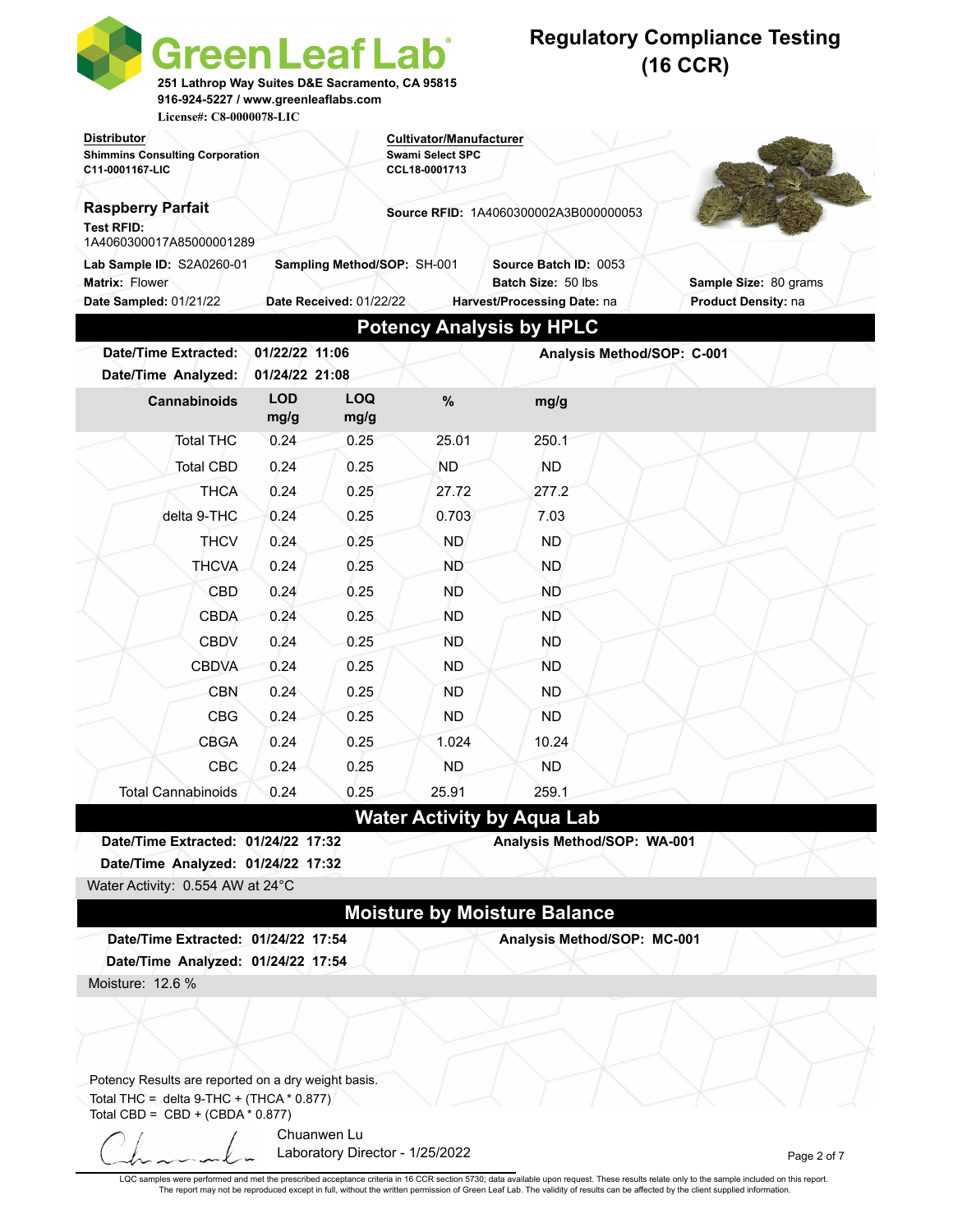| <b>Green Leaf Lab</b><br>251 Lathrop Way Suites D&E Sacramento, CA 95815<br>916-924-5227 / www.greenleaflabs.com<br>License#: C8-0000078-LIC |                                                        |                                                                     | <b>Regulatory Compliance Testing</b><br>$(16$ CCR)                         |                                              |         |  |
|----------------------------------------------------------------------------------------------------------------------------------------------|--------------------------------------------------------|---------------------------------------------------------------------|----------------------------------------------------------------------------|----------------------------------------------|---------|--|
| <b>Distributor</b><br><b>Shimmins Consulting Corporation</b><br>C11-0001167-LIC                                                              |                                                        | Cultivator/Manufacturer<br><b>Swami Select SPC</b><br>CCL18-0001713 |                                                                            |                                              |         |  |
| <b>Raspberry Parfait</b><br><b>Test RFID:</b><br>1A4060300017A85000001289                                                                    |                                                        |                                                                     | <b>Source RFID: 1A4060300002A3B000000053</b>                               |                                              |         |  |
| Lab Sample ID: S2A0260-01<br>Matrix: Flower<br>Date Sampled: 01/21/22                                                                        | Sampling Method/SOP: SH-001<br>Date Received: 01/22/22 |                                                                     | Source Batch ID: 0053<br>Batch Size: 50 lbs<br>Harvest/Processing Date: na | Sample Size: 80 grams<br>Product Density: na |         |  |
| Date/Time Extracted: 01/22/22 12:50<br>Date/Time Analyzed: 01/24/22 00:24                                                                    |                                                        |                                                                     | <b>Terpene Analysis by GCMS</b><br>Analysis Method/SOP: T-001              |                                              |         |  |
| <b>Monoterpenes</b>                                                                                                                          | $\%$                                                   | mg/g                                                                | <b>Monoterpenes</b>                                                        | $\%$                                         | mg/g    |  |
| Camphene                                                                                                                                     | $<$ LOQ                                                | $<$ LOQ                                                             | Camphor                                                                    | $<$ LOQ                                      | $<$ LOQ |  |
| 3-Carene                                                                                                                                     | 0.02                                                   | 0.2                                                                 | alpha-Cedrene                                                              | $<$ LOQ                                      | $<$ LOQ |  |
| Cedrol                                                                                                                                       | $<$ LOQ                                                | $<$ LOQ                                                             | Endo-fenchyl alcohol                                                       | 0.009                                        | 0.09    |  |
| Eucalyptol                                                                                                                                   | 0.003                                                  | 0.03                                                                | Fenchone                                                                   | $<$ LOQ                                      | $<$ LOQ |  |
| Geraniol                                                                                                                                     | $<$ LOQ                                                | < LOQ                                                               | Geranyl acetate                                                            | $<$ LOQ                                      | $<$ LOQ |  |
| Hexahydrothymol                                                                                                                              | $<$ LOQ                                                | $<$ LOQ                                                             | Isoborneol                                                                 | $<$ LOQ                                      | $<$ LOQ |  |
| Isopulegol                                                                                                                                   | $<$ LOQ                                                | $<$ LOQ                                                             | Limonene                                                                   | 0.14                                         | 1.4     |  |
| Linalool                                                                                                                                     | 0.04                                                   | 0.4                                                                 | beta-Myrcene                                                               | 0.38                                         | 3.8     |  |
| Ocimene                                                                                                                                      | 0.14                                                   | 1.4                                                                 | alpha-Pinene                                                               | 0.02                                         | 0.2     |  |
| beta-Pinene                                                                                                                                  | 0.04                                                   | 0.4                                                                 | Pulegone                                                                   | $<$ LOQ                                      | $<$ LOQ |  |
|                                                                                                                                              | 0.004                                                  | 0.04                                                                | Sabinene hydrate                                                           | $<$ LOQ                                      | $<$ LOQ |  |
| Sabinene                                                                                                                                     |                                                        |                                                                     |                                                                            |                                              |         |  |
| gamma-Terpinene                                                                                                                              | 0.007                                                  | 0.07                                                                | alpha-Terpinene                                                            | 0.01                                         | 0.1     |  |
| Terpineol                                                                                                                                    | 0.01                                                   | 0.1                                                                 | Terpinolene                                                                | 0.44                                         | 4.4     |  |
| Nerol                                                                                                                                        | $<$ LOQ                                                | $<$ LOQ                                                             | A-Terpineol                                                                | 0.02                                         | 0.2     |  |
| Borneol                                                                                                                                      | $<$ LOQ                                                | $<$ LOQ                                                             | Ocimene isomer II                                                          | 0.26                                         | 2.6     |  |
| p-Mentha-1,5-diene                                                                                                                           | 0.02                                                   | 0.2                                                                 | alpha-phellandrene                                                         | $<$ LOQ                                      | $<$ LOQ |  |
| Ocimene isomer I                                                                                                                             | 0.02                                                   | 0.2                                                                 |                                                                            |                                              |         |  |
| <b>Sesquiterpenes</b>                                                                                                                        | $\%$                                                   | mg/g                                                                | <b>Sesquiterpenes</b>                                                      | $\%$                                         | mg/g    |  |
| alpha-Bisabolol                                                                                                                              | 0.10                                                   | $\mathbf{1}$                                                        | beta-Caryophyllene                                                         | 0.35                                         | 3.5     |  |
| Caryophyllene Oxide                                                                                                                          | 0.01                                                   | 0.1                                                                 | Guaiol                                                                     | 0.05                                         | 0.5     |  |
| alpha-Humulene                                                                                                                               | 0.07                                                   | 0.7                                                                 | trans-Nerolidol                                                            | 0.01                                         | 0.1     |  |

<LOQ - Results below the Limit of Quantitation



LQC samples were performed and met the prescribed acceptance criteria in 16 CCR section 5730; data available upon request. These results relate only to the sample included on this report. The report may not be reproduced except in full, without the written permission of Green Leaf Lab. The validity of results can be affected by the client supplied information.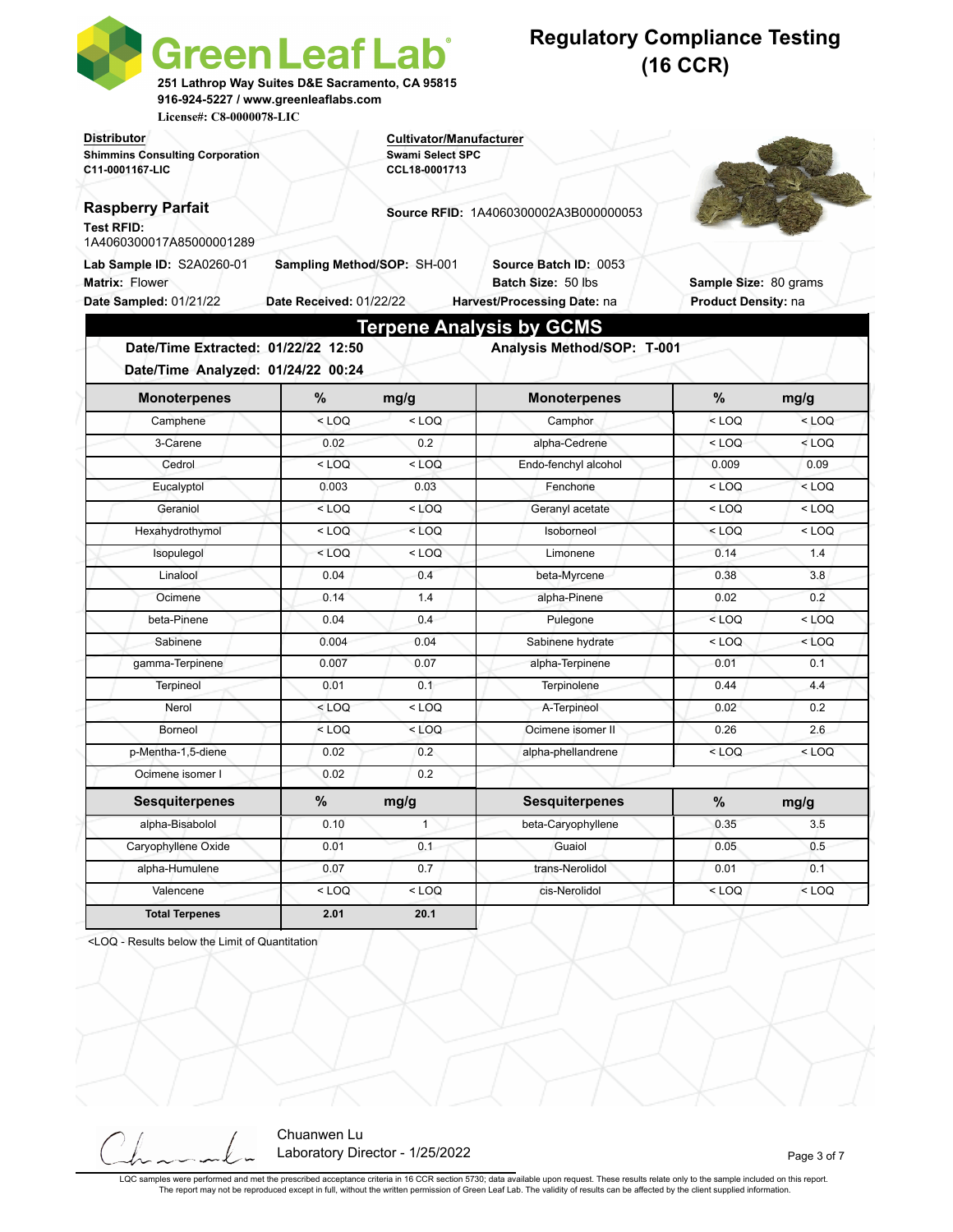

LQC samples were performed and met the prescribed acceptance criteria in 16 CCR section 5730; data available upon request. These results relate only to the sample included on this report. The report may not be reproduced except in full, without the written permission of Green Leaf Lab. The validity of results can be affected by the client supplied information.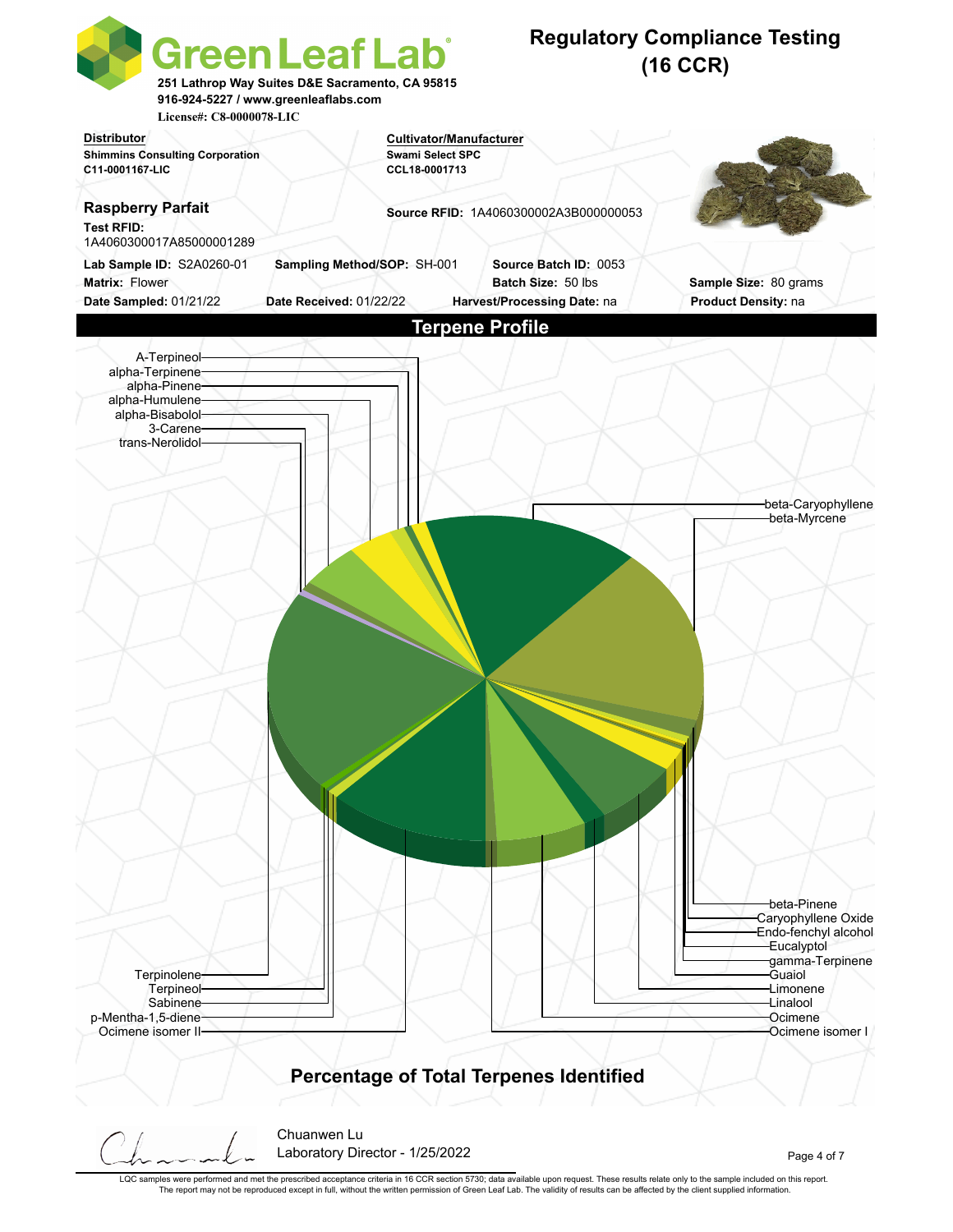| <b>Distributor</b><br>Cultivator/Manufacturer<br><b>Shimmins Consulting Corporation</b><br><b>Swami Select SPC</b><br>C11-0001167-LIC<br>CCL18-0001713<br><b>Raspberry Parfait</b><br>Source RFID: 1A4060300002A3B000000053<br><b>Test RFID:</b><br>1A4060300017A85000001289<br>Lab Sample ID: S2A0260-01<br>Sampling Method/SOP: SH-001<br><b>Source Batch ID: 0053</b><br><b>Matrix: Flower</b><br>Batch Size: 50 lbs<br>Sample Size: 80 grams<br>Date Sampled: 01/21/22<br>Date Received: 01/22/22<br>Harvest/Processing Date: na<br>Product Density: na<br><b>Pesticide Analysis by GCMS/LCMS</b><br>Date/Time GC Analyzed: 01/23/22 11:03<br>Date/Time Extracted: 01/22/22 12:21<br>Analysis Method/SOP: RP-001<br>Date/Time LC Analyzed: 01/23/22 04:29<br><b>Action</b><br><b>Action</b><br><b>LOD</b><br>LOQ<br><b>Result</b><br><b>LOQ</b><br>Analyte<br><b>Result</b><br><b>LOD</b><br><b>Units</b><br>Analyte<br>Units<br>Level<br>Level<br>0.1<br><b>ND</b><br>0.1<br>0.060<br>0.080<br>Acephate<br><b>ND</b><br>0.060<br>0.080<br>ug/g<br>ug/g<br><b>ND</b><br>0.1<br>0.060<br>0.080<br>ND.<br>0.1<br>0.060<br>0.080<br>Acequinocyl<br>Acetamiprid<br>ug/g<br>ug/g<br><b>ND</b><br>0.05<br>0.060<br>0.080<br><b>ND</b><br>0.1<br>0.060<br>0.080<br>Aldicarb<br>Azoxystrobin<br>ug/g<br>ug/g<br>0.1<br><b>ND</b><br>0.060<br>0.080<br><b>ND</b><br>3<br>0.060<br>0.080<br><b>Bifenazate</b><br><b>Bifenthrin</b><br>ug/g<br>ug/g<br>0.080<br><b>ND</b><br>0.500<br>0.500<br><b>Boscalid</b><br><b>ND</b><br>0.1<br>0.060<br>Captan<br>0.7<br>ug/g<br>ug/g<br><b>ND</b><br>0.5<br>0.060<br>0.080<br><b>ND</b><br>0.05<br>0.060<br>0.080<br>Carbaryl<br>Carbofuran<br>ug/g<br>ug/g<br><b>ND</b><br>10<br>0.080<br><b>ND</b><br>0.05<br>0.060<br>0.080<br>Chlorantraniliprole<br>0.060<br>Chlordane<br>ug/g<br>ug/g<br><b>ND</b><br>0.05<br>0.080<br>0.05<br>0.060<br>Chlorfenapyr<br>0.060<br>Chlorpyrifos<br><b>ND</b><br>0.080<br>ug/g<br>ug/g<br><b>ND</b><br>0.1<br>0.080<br>0.05<br>Clofentezine<br>0.060<br>Coumaphos<br><b>ND</b><br>0.060<br>0.080<br>ug/g<br>ug/g<br>Cyfluthrin<br><b>ND</b><br>$\overline{2}$<br>0.250<br>0.700<br>$1 -$<br>0.250<br>Cypermethrin<br>ND<br>0.500<br>ug/g<br>ug/g<br><b>ND</b><br>0.05<br>0.080<br>DDVP (Dichlorvos)<br><b>ND</b><br>0.05<br>0.060<br>0.080<br>Daminozide<br>0.060<br>ug/g<br>ug/g<br><b>ND</b><br>0.080<br>0.060<br>Diazinon<br>0.1<br>0.060<br>Dimethoate<br><b>ND</b><br>0.05<br>0.080<br>uq/q<br>ug/g<br><b>ND</b><br>2<br>0.05<br>Dimethomorph<br>0.060<br>0.080<br>Ethoprophos<br><b>ND</b><br>0.060<br>0.080<br>uq/q<br>ug/g<br>0.080<br>0.1<br>Etofenprox<br><b>ND</b><br>0.05<br>0.060<br>Etoxazole<br>ND.<br>0.060<br>0.080<br>uq/q<br>ug/g<br><b>ND</b><br>0.05<br>0.080<br><b>ND</b><br>0.060<br>0.080<br>0.060<br>Fenhexamid<br>0.1<br>ug/g<br>Fenoxycarb<br>ug/g<br>0.060<br>0.080<br><b>ND</b><br>0.05<br>0.080<br>Fenpyroximate<br><b>ND</b><br>0.1<br>Fipronil<br>0.060<br>ug/g<br>ug/g<br>0.060<br><b>ND</b><br>0.060<br>0.080<br>Flonicamid<br><b>ND</b><br>0.080<br>Fludioxonil<br>0.1<br>0.1<br>ug/g<br>ug/g<br><b>ND</b><br><b>ND</b><br>0.060<br>0.080<br>Imazalil<br>0.05<br>0.060<br>0.080<br>Hexythiazox<br>0.1<br>ug/g<br>ug/g<br>Imidacloprid<br><b>ND</b><br>5<br>0.060<br>0.080<br><b>ND</b><br>0.1<br>0.060<br>0.080<br>Kresoxim-methyl<br>ug/g<br>ug/g<br>Malathion<br><b>ND</b><br>0.5<br>0.060<br>0.080<br><b>ND</b><br>$\overline{c}$<br>0.060<br>0.080<br>Metalaxyl<br>ug/g<br>ug/g<br>Methiocarb<br><b>ND</b><br>0.05<br>0.060<br>0.080<br>Methomyl<br><b>ND</b><br>$\mathbf{1}$<br>0.060<br>0.080<br>ug/g<br>ug/g<br><b>ND</b><br><b>ND</b><br>0.05<br>0.060<br>0.080<br>0.05<br>0.080<br>Methyl parathion<br>ug/g<br>Mevinphos<br>0.060<br>ug/g<br>Myclobutanil<br><b>ND</b><br>0.1<br>0.060<br>0.080<br>Naled<br><b>ND</b><br>0.1<br>0.060<br>0.080<br>ug/g<br>ug/g<br><b>ND</b><br>Oxamyl<br><b>ND</b><br>0.5<br>0.060<br>0.080<br>Paclobutrazol<br>0.05<br>0.060<br>0.080<br>ug/g<br>ug/g<br><b>ND</b><br>0.1<br>0.060<br>0.080<br>Permethrins<br><b>ND</b><br>0.5<br>0.060<br>0.080<br>Pentachloronitrobenzene<br>ug/g<br>ug/g<br>3<br><b>ND</b><br>0.1<br>0.060<br>0.080<br>Piperonyl butoxide<br><b>ND</b><br>0.060<br>0.080<br>Phosmet<br>ug/g<br>ug/g<br>Prallethrin<br><b>ND</b><br>0.1<br>0.060<br>0.080<br><b>ND</b><br>0.1<br>0.060<br>0.080<br>Propiconazole<br>ug/g<br>ug/g<br>0.135<br>Propoxur<br><b>ND</b><br>0.05<br>0.060<br>0.080<br>Pyrethrins<br>0.5<br>0.060<br>0.080<br>ug/g<br>ug/g<br><b>ND</b><br>Pyridaben<br><b>ND</b><br>0.1<br>0.060<br>0.080<br>0.1<br>0.060<br>0.080<br>Spinetoram<br>ug/g<br>ug/g<br><b>ND</b><br>0.1<br>0.060<br>0.080<br><b>ND</b><br>0.1<br>0.060<br>0.080<br>Spinosad<br>Spiromesifen<br>ug/g<br>ug/g<br><b>ND</b><br>0.1<br>0.060<br>0.080<br><b>ND</b><br>0.05<br>0.060<br>0.080<br>Spirotetramat<br>ug/g<br>Spiroxamine<br>ug/g<br><b>ND</b><br>0.05<br>Tebuconazole<br>0.060<br>0.080<br>Thiacloprid<br><b>ND</b><br>0.060<br>0.080<br>0.1<br>ug/g<br>ug/g<br>0.500<br><b>ND</b><br>Thiamethoxam<br><b>ND</b><br>5<br>1.00<br>Trifloxystrobin<br>0.1<br>0.060<br>0.080<br>ug/g<br>ug/g | <b>Green Leaf Lab</b><br>251 Lathrop Way Suites D&E Sacramento, CA 95815<br>916-924-5227 / www.greenleaflabs.com<br>License#: C8-0000078-LIC |  |  |  |  | <b>Regulatory Compliance Testing</b> |  | (16 CCR) |  |  |  |
|------------------------------------------------------------------------------------------------------------------------------------------------------------------------------------------------------------------------------------------------------------------------------------------------------------------------------------------------------------------------------------------------------------------------------------------------------------------------------------------------------------------------------------------------------------------------------------------------------------------------------------------------------------------------------------------------------------------------------------------------------------------------------------------------------------------------------------------------------------------------------------------------------------------------------------------------------------------------------------------------------------------------------------------------------------------------------------------------------------------------------------------------------------------------------------------------------------------------------------------------------------------------------------------------------------------------------------------------------------------------------------------------------------------------------------------------------------------------------------------------------------------------------------------------------------------------------------------------------------------------------------------------------------------------------------------------------------------------------------------------------------------------------------------------------------------------------------------------------------------------------------------------------------------------------------------------------------------------------------------------------------------------------------------------------------------------------------------------------------------------------------------------------------------------------------------------------------------------------------------------------------------------------------------------------------------------------------------------------------------------------------------------------------------------------------------------------------------------------------------------------------------------------------------------------------------------------------------------------------------------------------------------------------------------------------------------------------------------------------------------------------------------------------------------------------------------------------------------------------------------------------------------------------------------------------------------------------------------------------------------------------------------------------------------------------------------------------------------------------------------------------------------------------------------------------------------------------------------------------------------------------------------------------------------------------------------------------------------------------------------------------------------------------------------------------------------------------------------------------------------------------------------------------------------------------------------------------------------------------------------------------------------------------------------------------------------------------------------------------------------------------------------------------------------------------------------------------------------------------------------------------------------------------------------------------------------------------------------------------------------------------------------------------------------------------------------------------------------------------------------------------------------------------------------------------------------------------------------------------------------------------------------------------------------------------------------------------------------------------------------------------------------------------------------------------------------------------------------------------------------------------------------------------------------------------------------------------------------------------------------------------------------------------------------------------------------------------------------------------------------------------------------------------------------------------------------------------------------------------------------------------------------------------------------------------------------------------------------------------------------------------------------------------------------------------------------------------------------------------------------------------------------------------|----------------------------------------------------------------------------------------------------------------------------------------------|--|--|--|--|--------------------------------------|--|----------|--|--|--|
|                                                                                                                                                                                                                                                                                                                                                                                                                                                                                                                                                                                                                                                                                                                                                                                                                                                                                                                                                                                                                                                                                                                                                                                                                                                                                                                                                                                                                                                                                                                                                                                                                                                                                                                                                                                                                                                                                                                                                                                                                                                                                                                                                                                                                                                                                                                                                                                                                                                                                                                                                                                                                                                                                                                                                                                                                                                                                                                                                                                                                                                                                                                                                                                                                                                                                                                                                                                                                                                                                                                                                                                                                                                                                                                                                                                                                                                                                                                                                                                                                                                                                                                                                                                                                                                                                                                                                                                                                                                                                                                                                                                                                                                                                                                                                                                                                                                                                                                                                                                                                                                                                                                                                            |                                                                                                                                              |  |  |  |  |                                      |  |          |  |  |  |
|                                                                                                                                                                                                                                                                                                                                                                                                                                                                                                                                                                                                                                                                                                                                                                                                                                                                                                                                                                                                                                                                                                                                                                                                                                                                                                                                                                                                                                                                                                                                                                                                                                                                                                                                                                                                                                                                                                                                                                                                                                                                                                                                                                                                                                                                                                                                                                                                                                                                                                                                                                                                                                                                                                                                                                                                                                                                                                                                                                                                                                                                                                                                                                                                                                                                                                                                                                                                                                                                                                                                                                                                                                                                                                                                                                                                                                                                                                                                                                                                                                                                                                                                                                                                                                                                                                                                                                                                                                                                                                                                                                                                                                                                                                                                                                                                                                                                                                                                                                                                                                                                                                                                                            |                                                                                                                                              |  |  |  |  |                                      |  |          |  |  |  |
|                                                                                                                                                                                                                                                                                                                                                                                                                                                                                                                                                                                                                                                                                                                                                                                                                                                                                                                                                                                                                                                                                                                                                                                                                                                                                                                                                                                                                                                                                                                                                                                                                                                                                                                                                                                                                                                                                                                                                                                                                                                                                                                                                                                                                                                                                                                                                                                                                                                                                                                                                                                                                                                                                                                                                                                                                                                                                                                                                                                                                                                                                                                                                                                                                                                                                                                                                                                                                                                                                                                                                                                                                                                                                                                                                                                                                                                                                                                                                                                                                                                                                                                                                                                                                                                                                                                                                                                                                                                                                                                                                                                                                                                                                                                                                                                                                                                                                                                                                                                                                                                                                                                                                            |                                                                                                                                              |  |  |  |  |                                      |  |          |  |  |  |
|                                                                                                                                                                                                                                                                                                                                                                                                                                                                                                                                                                                                                                                                                                                                                                                                                                                                                                                                                                                                                                                                                                                                                                                                                                                                                                                                                                                                                                                                                                                                                                                                                                                                                                                                                                                                                                                                                                                                                                                                                                                                                                                                                                                                                                                                                                                                                                                                                                                                                                                                                                                                                                                                                                                                                                                                                                                                                                                                                                                                                                                                                                                                                                                                                                                                                                                                                                                                                                                                                                                                                                                                                                                                                                                                                                                                                                                                                                                                                                                                                                                                                                                                                                                                                                                                                                                                                                                                                                                                                                                                                                                                                                                                                                                                                                                                                                                                                                                                                                                                                                                                                                                                                            |                                                                                                                                              |  |  |  |  |                                      |  |          |  |  |  |
|                                                                                                                                                                                                                                                                                                                                                                                                                                                                                                                                                                                                                                                                                                                                                                                                                                                                                                                                                                                                                                                                                                                                                                                                                                                                                                                                                                                                                                                                                                                                                                                                                                                                                                                                                                                                                                                                                                                                                                                                                                                                                                                                                                                                                                                                                                                                                                                                                                                                                                                                                                                                                                                                                                                                                                                                                                                                                                                                                                                                                                                                                                                                                                                                                                                                                                                                                                                                                                                                                                                                                                                                                                                                                                                                                                                                                                                                                                                                                                                                                                                                                                                                                                                                                                                                                                                                                                                                                                                                                                                                                                                                                                                                                                                                                                                                                                                                                                                                                                                                                                                                                                                                                            |                                                                                                                                              |  |  |  |  |                                      |  |          |  |  |  |
|                                                                                                                                                                                                                                                                                                                                                                                                                                                                                                                                                                                                                                                                                                                                                                                                                                                                                                                                                                                                                                                                                                                                                                                                                                                                                                                                                                                                                                                                                                                                                                                                                                                                                                                                                                                                                                                                                                                                                                                                                                                                                                                                                                                                                                                                                                                                                                                                                                                                                                                                                                                                                                                                                                                                                                                                                                                                                                                                                                                                                                                                                                                                                                                                                                                                                                                                                                                                                                                                                                                                                                                                                                                                                                                                                                                                                                                                                                                                                                                                                                                                                                                                                                                                                                                                                                                                                                                                                                                                                                                                                                                                                                                                                                                                                                                                                                                                                                                                                                                                                                                                                                                                                            |                                                                                                                                              |  |  |  |  |                                      |  |          |  |  |  |
|                                                                                                                                                                                                                                                                                                                                                                                                                                                                                                                                                                                                                                                                                                                                                                                                                                                                                                                                                                                                                                                                                                                                                                                                                                                                                                                                                                                                                                                                                                                                                                                                                                                                                                                                                                                                                                                                                                                                                                                                                                                                                                                                                                                                                                                                                                                                                                                                                                                                                                                                                                                                                                                                                                                                                                                                                                                                                                                                                                                                                                                                                                                                                                                                                                                                                                                                                                                                                                                                                                                                                                                                                                                                                                                                                                                                                                                                                                                                                                                                                                                                                                                                                                                                                                                                                                                                                                                                                                                                                                                                                                                                                                                                                                                                                                                                                                                                                                                                                                                                                                                                                                                                                            |                                                                                                                                              |  |  |  |  |                                      |  |          |  |  |  |
|                                                                                                                                                                                                                                                                                                                                                                                                                                                                                                                                                                                                                                                                                                                                                                                                                                                                                                                                                                                                                                                                                                                                                                                                                                                                                                                                                                                                                                                                                                                                                                                                                                                                                                                                                                                                                                                                                                                                                                                                                                                                                                                                                                                                                                                                                                                                                                                                                                                                                                                                                                                                                                                                                                                                                                                                                                                                                                                                                                                                                                                                                                                                                                                                                                                                                                                                                                                                                                                                                                                                                                                                                                                                                                                                                                                                                                                                                                                                                                                                                                                                                                                                                                                                                                                                                                                                                                                                                                                                                                                                                                                                                                                                                                                                                                                                                                                                                                                                                                                                                                                                                                                                                            |                                                                                                                                              |  |  |  |  |                                      |  |          |  |  |  |
|                                                                                                                                                                                                                                                                                                                                                                                                                                                                                                                                                                                                                                                                                                                                                                                                                                                                                                                                                                                                                                                                                                                                                                                                                                                                                                                                                                                                                                                                                                                                                                                                                                                                                                                                                                                                                                                                                                                                                                                                                                                                                                                                                                                                                                                                                                                                                                                                                                                                                                                                                                                                                                                                                                                                                                                                                                                                                                                                                                                                                                                                                                                                                                                                                                                                                                                                                                                                                                                                                                                                                                                                                                                                                                                                                                                                                                                                                                                                                                                                                                                                                                                                                                                                                                                                                                                                                                                                                                                                                                                                                                                                                                                                                                                                                                                                                                                                                                                                                                                                                                                                                                                                                            |                                                                                                                                              |  |  |  |  |                                      |  |          |  |  |  |
|                                                                                                                                                                                                                                                                                                                                                                                                                                                                                                                                                                                                                                                                                                                                                                                                                                                                                                                                                                                                                                                                                                                                                                                                                                                                                                                                                                                                                                                                                                                                                                                                                                                                                                                                                                                                                                                                                                                                                                                                                                                                                                                                                                                                                                                                                                                                                                                                                                                                                                                                                                                                                                                                                                                                                                                                                                                                                                                                                                                                                                                                                                                                                                                                                                                                                                                                                                                                                                                                                                                                                                                                                                                                                                                                                                                                                                                                                                                                                                                                                                                                                                                                                                                                                                                                                                                                                                                                                                                                                                                                                                                                                                                                                                                                                                                                                                                                                                                                                                                                                                                                                                                                                            |                                                                                                                                              |  |  |  |  |                                      |  |          |  |  |  |
|                                                                                                                                                                                                                                                                                                                                                                                                                                                                                                                                                                                                                                                                                                                                                                                                                                                                                                                                                                                                                                                                                                                                                                                                                                                                                                                                                                                                                                                                                                                                                                                                                                                                                                                                                                                                                                                                                                                                                                                                                                                                                                                                                                                                                                                                                                                                                                                                                                                                                                                                                                                                                                                                                                                                                                                                                                                                                                                                                                                                                                                                                                                                                                                                                                                                                                                                                                                                                                                                                                                                                                                                                                                                                                                                                                                                                                                                                                                                                                                                                                                                                                                                                                                                                                                                                                                                                                                                                                                                                                                                                                                                                                                                                                                                                                                                                                                                                                                                                                                                                                                                                                                                                            |                                                                                                                                              |  |  |  |  |                                      |  |          |  |  |  |
|                                                                                                                                                                                                                                                                                                                                                                                                                                                                                                                                                                                                                                                                                                                                                                                                                                                                                                                                                                                                                                                                                                                                                                                                                                                                                                                                                                                                                                                                                                                                                                                                                                                                                                                                                                                                                                                                                                                                                                                                                                                                                                                                                                                                                                                                                                                                                                                                                                                                                                                                                                                                                                                                                                                                                                                                                                                                                                                                                                                                                                                                                                                                                                                                                                                                                                                                                                                                                                                                                                                                                                                                                                                                                                                                                                                                                                                                                                                                                                                                                                                                                                                                                                                                                                                                                                                                                                                                                                                                                                                                                                                                                                                                                                                                                                                                                                                                                                                                                                                                                                                                                                                                                            |                                                                                                                                              |  |  |  |  |                                      |  |          |  |  |  |
|                                                                                                                                                                                                                                                                                                                                                                                                                                                                                                                                                                                                                                                                                                                                                                                                                                                                                                                                                                                                                                                                                                                                                                                                                                                                                                                                                                                                                                                                                                                                                                                                                                                                                                                                                                                                                                                                                                                                                                                                                                                                                                                                                                                                                                                                                                                                                                                                                                                                                                                                                                                                                                                                                                                                                                                                                                                                                                                                                                                                                                                                                                                                                                                                                                                                                                                                                                                                                                                                                                                                                                                                                                                                                                                                                                                                                                                                                                                                                                                                                                                                                                                                                                                                                                                                                                                                                                                                                                                                                                                                                                                                                                                                                                                                                                                                                                                                                                                                                                                                                                                                                                                                                            |                                                                                                                                              |  |  |  |  |                                      |  |          |  |  |  |
|                                                                                                                                                                                                                                                                                                                                                                                                                                                                                                                                                                                                                                                                                                                                                                                                                                                                                                                                                                                                                                                                                                                                                                                                                                                                                                                                                                                                                                                                                                                                                                                                                                                                                                                                                                                                                                                                                                                                                                                                                                                                                                                                                                                                                                                                                                                                                                                                                                                                                                                                                                                                                                                                                                                                                                                                                                                                                                                                                                                                                                                                                                                                                                                                                                                                                                                                                                                                                                                                                                                                                                                                                                                                                                                                                                                                                                                                                                                                                                                                                                                                                                                                                                                                                                                                                                                                                                                                                                                                                                                                                                                                                                                                                                                                                                                                                                                                                                                                                                                                                                                                                                                                                            |                                                                                                                                              |  |  |  |  |                                      |  |          |  |  |  |
|                                                                                                                                                                                                                                                                                                                                                                                                                                                                                                                                                                                                                                                                                                                                                                                                                                                                                                                                                                                                                                                                                                                                                                                                                                                                                                                                                                                                                                                                                                                                                                                                                                                                                                                                                                                                                                                                                                                                                                                                                                                                                                                                                                                                                                                                                                                                                                                                                                                                                                                                                                                                                                                                                                                                                                                                                                                                                                                                                                                                                                                                                                                                                                                                                                                                                                                                                                                                                                                                                                                                                                                                                                                                                                                                                                                                                                                                                                                                                                                                                                                                                                                                                                                                                                                                                                                                                                                                                                                                                                                                                                                                                                                                                                                                                                                                                                                                                                                                                                                                                                                                                                                                                            | Abamectin                                                                                                                                    |  |  |  |  |                                      |  |          |  |  |  |
|                                                                                                                                                                                                                                                                                                                                                                                                                                                                                                                                                                                                                                                                                                                                                                                                                                                                                                                                                                                                                                                                                                                                                                                                                                                                                                                                                                                                                                                                                                                                                                                                                                                                                                                                                                                                                                                                                                                                                                                                                                                                                                                                                                                                                                                                                                                                                                                                                                                                                                                                                                                                                                                                                                                                                                                                                                                                                                                                                                                                                                                                                                                                                                                                                                                                                                                                                                                                                                                                                                                                                                                                                                                                                                                                                                                                                                                                                                                                                                                                                                                                                                                                                                                                                                                                                                                                                                                                                                                                                                                                                                                                                                                                                                                                                                                                                                                                                                                                                                                                                                                                                                                                                            |                                                                                                                                              |  |  |  |  |                                      |  |          |  |  |  |
|                                                                                                                                                                                                                                                                                                                                                                                                                                                                                                                                                                                                                                                                                                                                                                                                                                                                                                                                                                                                                                                                                                                                                                                                                                                                                                                                                                                                                                                                                                                                                                                                                                                                                                                                                                                                                                                                                                                                                                                                                                                                                                                                                                                                                                                                                                                                                                                                                                                                                                                                                                                                                                                                                                                                                                                                                                                                                                                                                                                                                                                                                                                                                                                                                                                                                                                                                                                                                                                                                                                                                                                                                                                                                                                                                                                                                                                                                                                                                                                                                                                                                                                                                                                                                                                                                                                                                                                                                                                                                                                                                                                                                                                                                                                                                                                                                                                                                                                                                                                                                                                                                                                                                            |                                                                                                                                              |  |  |  |  |                                      |  |          |  |  |  |
|                                                                                                                                                                                                                                                                                                                                                                                                                                                                                                                                                                                                                                                                                                                                                                                                                                                                                                                                                                                                                                                                                                                                                                                                                                                                                                                                                                                                                                                                                                                                                                                                                                                                                                                                                                                                                                                                                                                                                                                                                                                                                                                                                                                                                                                                                                                                                                                                                                                                                                                                                                                                                                                                                                                                                                                                                                                                                                                                                                                                                                                                                                                                                                                                                                                                                                                                                                                                                                                                                                                                                                                                                                                                                                                                                                                                                                                                                                                                                                                                                                                                                                                                                                                                                                                                                                                                                                                                                                                                                                                                                                                                                                                                                                                                                                                                                                                                                                                                                                                                                                                                                                                                                            |                                                                                                                                              |  |  |  |  |                                      |  |          |  |  |  |
|                                                                                                                                                                                                                                                                                                                                                                                                                                                                                                                                                                                                                                                                                                                                                                                                                                                                                                                                                                                                                                                                                                                                                                                                                                                                                                                                                                                                                                                                                                                                                                                                                                                                                                                                                                                                                                                                                                                                                                                                                                                                                                                                                                                                                                                                                                                                                                                                                                                                                                                                                                                                                                                                                                                                                                                                                                                                                                                                                                                                                                                                                                                                                                                                                                                                                                                                                                                                                                                                                                                                                                                                                                                                                                                                                                                                                                                                                                                                                                                                                                                                                                                                                                                                                                                                                                                                                                                                                                                                                                                                                                                                                                                                                                                                                                                                                                                                                                                                                                                                                                                                                                                                                            |                                                                                                                                              |  |  |  |  |                                      |  |          |  |  |  |
|                                                                                                                                                                                                                                                                                                                                                                                                                                                                                                                                                                                                                                                                                                                                                                                                                                                                                                                                                                                                                                                                                                                                                                                                                                                                                                                                                                                                                                                                                                                                                                                                                                                                                                                                                                                                                                                                                                                                                                                                                                                                                                                                                                                                                                                                                                                                                                                                                                                                                                                                                                                                                                                                                                                                                                                                                                                                                                                                                                                                                                                                                                                                                                                                                                                                                                                                                                                                                                                                                                                                                                                                                                                                                                                                                                                                                                                                                                                                                                                                                                                                                                                                                                                                                                                                                                                                                                                                                                                                                                                                                                                                                                                                                                                                                                                                                                                                                                                                                                                                                                                                                                                                                            |                                                                                                                                              |  |  |  |  |                                      |  |          |  |  |  |
|                                                                                                                                                                                                                                                                                                                                                                                                                                                                                                                                                                                                                                                                                                                                                                                                                                                                                                                                                                                                                                                                                                                                                                                                                                                                                                                                                                                                                                                                                                                                                                                                                                                                                                                                                                                                                                                                                                                                                                                                                                                                                                                                                                                                                                                                                                                                                                                                                                                                                                                                                                                                                                                                                                                                                                                                                                                                                                                                                                                                                                                                                                                                                                                                                                                                                                                                                                                                                                                                                                                                                                                                                                                                                                                                                                                                                                                                                                                                                                                                                                                                                                                                                                                                                                                                                                                                                                                                                                                                                                                                                                                                                                                                                                                                                                                                                                                                                                                                                                                                                                                                                                                                                            |                                                                                                                                              |  |  |  |  |                                      |  |          |  |  |  |
|                                                                                                                                                                                                                                                                                                                                                                                                                                                                                                                                                                                                                                                                                                                                                                                                                                                                                                                                                                                                                                                                                                                                                                                                                                                                                                                                                                                                                                                                                                                                                                                                                                                                                                                                                                                                                                                                                                                                                                                                                                                                                                                                                                                                                                                                                                                                                                                                                                                                                                                                                                                                                                                                                                                                                                                                                                                                                                                                                                                                                                                                                                                                                                                                                                                                                                                                                                                                                                                                                                                                                                                                                                                                                                                                                                                                                                                                                                                                                                                                                                                                                                                                                                                                                                                                                                                                                                                                                                                                                                                                                                                                                                                                                                                                                                                                                                                                                                                                                                                                                                                                                                                                                            |                                                                                                                                              |  |  |  |  |                                      |  |          |  |  |  |
|                                                                                                                                                                                                                                                                                                                                                                                                                                                                                                                                                                                                                                                                                                                                                                                                                                                                                                                                                                                                                                                                                                                                                                                                                                                                                                                                                                                                                                                                                                                                                                                                                                                                                                                                                                                                                                                                                                                                                                                                                                                                                                                                                                                                                                                                                                                                                                                                                                                                                                                                                                                                                                                                                                                                                                                                                                                                                                                                                                                                                                                                                                                                                                                                                                                                                                                                                                                                                                                                                                                                                                                                                                                                                                                                                                                                                                                                                                                                                                                                                                                                                                                                                                                                                                                                                                                                                                                                                                                                                                                                                                                                                                                                                                                                                                                                                                                                                                                                                                                                                                                                                                                                                            |                                                                                                                                              |  |  |  |  |                                      |  |          |  |  |  |
|                                                                                                                                                                                                                                                                                                                                                                                                                                                                                                                                                                                                                                                                                                                                                                                                                                                                                                                                                                                                                                                                                                                                                                                                                                                                                                                                                                                                                                                                                                                                                                                                                                                                                                                                                                                                                                                                                                                                                                                                                                                                                                                                                                                                                                                                                                                                                                                                                                                                                                                                                                                                                                                                                                                                                                                                                                                                                                                                                                                                                                                                                                                                                                                                                                                                                                                                                                                                                                                                                                                                                                                                                                                                                                                                                                                                                                                                                                                                                                                                                                                                                                                                                                                                                                                                                                                                                                                                                                                                                                                                                                                                                                                                                                                                                                                                                                                                                                                                                                                                                                                                                                                                                            |                                                                                                                                              |  |  |  |  |                                      |  |          |  |  |  |
|                                                                                                                                                                                                                                                                                                                                                                                                                                                                                                                                                                                                                                                                                                                                                                                                                                                                                                                                                                                                                                                                                                                                                                                                                                                                                                                                                                                                                                                                                                                                                                                                                                                                                                                                                                                                                                                                                                                                                                                                                                                                                                                                                                                                                                                                                                                                                                                                                                                                                                                                                                                                                                                                                                                                                                                                                                                                                                                                                                                                                                                                                                                                                                                                                                                                                                                                                                                                                                                                                                                                                                                                                                                                                                                                                                                                                                                                                                                                                                                                                                                                                                                                                                                                                                                                                                                                                                                                                                                                                                                                                                                                                                                                                                                                                                                                                                                                                                                                                                                                                                                                                                                                                            |                                                                                                                                              |  |  |  |  |                                      |  |          |  |  |  |
|                                                                                                                                                                                                                                                                                                                                                                                                                                                                                                                                                                                                                                                                                                                                                                                                                                                                                                                                                                                                                                                                                                                                                                                                                                                                                                                                                                                                                                                                                                                                                                                                                                                                                                                                                                                                                                                                                                                                                                                                                                                                                                                                                                                                                                                                                                                                                                                                                                                                                                                                                                                                                                                                                                                                                                                                                                                                                                                                                                                                                                                                                                                                                                                                                                                                                                                                                                                                                                                                                                                                                                                                                                                                                                                                                                                                                                                                                                                                                                                                                                                                                                                                                                                                                                                                                                                                                                                                                                                                                                                                                                                                                                                                                                                                                                                                                                                                                                                                                                                                                                                                                                                                                            |                                                                                                                                              |  |  |  |  |                                      |  |          |  |  |  |
|                                                                                                                                                                                                                                                                                                                                                                                                                                                                                                                                                                                                                                                                                                                                                                                                                                                                                                                                                                                                                                                                                                                                                                                                                                                                                                                                                                                                                                                                                                                                                                                                                                                                                                                                                                                                                                                                                                                                                                                                                                                                                                                                                                                                                                                                                                                                                                                                                                                                                                                                                                                                                                                                                                                                                                                                                                                                                                                                                                                                                                                                                                                                                                                                                                                                                                                                                                                                                                                                                                                                                                                                                                                                                                                                                                                                                                                                                                                                                                                                                                                                                                                                                                                                                                                                                                                                                                                                                                                                                                                                                                                                                                                                                                                                                                                                                                                                                                                                                                                                                                                                                                                                                            |                                                                                                                                              |  |  |  |  |                                      |  |          |  |  |  |
|                                                                                                                                                                                                                                                                                                                                                                                                                                                                                                                                                                                                                                                                                                                                                                                                                                                                                                                                                                                                                                                                                                                                                                                                                                                                                                                                                                                                                                                                                                                                                                                                                                                                                                                                                                                                                                                                                                                                                                                                                                                                                                                                                                                                                                                                                                                                                                                                                                                                                                                                                                                                                                                                                                                                                                                                                                                                                                                                                                                                                                                                                                                                                                                                                                                                                                                                                                                                                                                                                                                                                                                                                                                                                                                                                                                                                                                                                                                                                                                                                                                                                                                                                                                                                                                                                                                                                                                                                                                                                                                                                                                                                                                                                                                                                                                                                                                                                                                                                                                                                                                                                                                                                            |                                                                                                                                              |  |  |  |  |                                      |  |          |  |  |  |
|                                                                                                                                                                                                                                                                                                                                                                                                                                                                                                                                                                                                                                                                                                                                                                                                                                                                                                                                                                                                                                                                                                                                                                                                                                                                                                                                                                                                                                                                                                                                                                                                                                                                                                                                                                                                                                                                                                                                                                                                                                                                                                                                                                                                                                                                                                                                                                                                                                                                                                                                                                                                                                                                                                                                                                                                                                                                                                                                                                                                                                                                                                                                                                                                                                                                                                                                                                                                                                                                                                                                                                                                                                                                                                                                                                                                                                                                                                                                                                                                                                                                                                                                                                                                                                                                                                                                                                                                                                                                                                                                                                                                                                                                                                                                                                                                                                                                                                                                                                                                                                                                                                                                                            |                                                                                                                                              |  |  |  |  |                                      |  |          |  |  |  |
|                                                                                                                                                                                                                                                                                                                                                                                                                                                                                                                                                                                                                                                                                                                                                                                                                                                                                                                                                                                                                                                                                                                                                                                                                                                                                                                                                                                                                                                                                                                                                                                                                                                                                                                                                                                                                                                                                                                                                                                                                                                                                                                                                                                                                                                                                                                                                                                                                                                                                                                                                                                                                                                                                                                                                                                                                                                                                                                                                                                                                                                                                                                                                                                                                                                                                                                                                                                                                                                                                                                                                                                                                                                                                                                                                                                                                                                                                                                                                                                                                                                                                                                                                                                                                                                                                                                                                                                                                                                                                                                                                                                                                                                                                                                                                                                                                                                                                                                                                                                                                                                                                                                                                            |                                                                                                                                              |  |  |  |  |                                      |  |          |  |  |  |
|                                                                                                                                                                                                                                                                                                                                                                                                                                                                                                                                                                                                                                                                                                                                                                                                                                                                                                                                                                                                                                                                                                                                                                                                                                                                                                                                                                                                                                                                                                                                                                                                                                                                                                                                                                                                                                                                                                                                                                                                                                                                                                                                                                                                                                                                                                                                                                                                                                                                                                                                                                                                                                                                                                                                                                                                                                                                                                                                                                                                                                                                                                                                                                                                                                                                                                                                                                                                                                                                                                                                                                                                                                                                                                                                                                                                                                                                                                                                                                                                                                                                                                                                                                                                                                                                                                                                                                                                                                                                                                                                                                                                                                                                                                                                                                                                                                                                                                                                                                                                                                                                                                                                                            |                                                                                                                                              |  |  |  |  |                                      |  |          |  |  |  |
|                                                                                                                                                                                                                                                                                                                                                                                                                                                                                                                                                                                                                                                                                                                                                                                                                                                                                                                                                                                                                                                                                                                                                                                                                                                                                                                                                                                                                                                                                                                                                                                                                                                                                                                                                                                                                                                                                                                                                                                                                                                                                                                                                                                                                                                                                                                                                                                                                                                                                                                                                                                                                                                                                                                                                                                                                                                                                                                                                                                                                                                                                                                                                                                                                                                                                                                                                                                                                                                                                                                                                                                                                                                                                                                                                                                                                                                                                                                                                                                                                                                                                                                                                                                                                                                                                                                                                                                                                                                                                                                                                                                                                                                                                                                                                                                                                                                                                                                                                                                                                                                                                                                                                            |                                                                                                                                              |  |  |  |  |                                      |  |          |  |  |  |
|                                                                                                                                                                                                                                                                                                                                                                                                                                                                                                                                                                                                                                                                                                                                                                                                                                                                                                                                                                                                                                                                                                                                                                                                                                                                                                                                                                                                                                                                                                                                                                                                                                                                                                                                                                                                                                                                                                                                                                                                                                                                                                                                                                                                                                                                                                                                                                                                                                                                                                                                                                                                                                                                                                                                                                                                                                                                                                                                                                                                                                                                                                                                                                                                                                                                                                                                                                                                                                                                                                                                                                                                                                                                                                                                                                                                                                                                                                                                                                                                                                                                                                                                                                                                                                                                                                                                                                                                                                                                                                                                                                                                                                                                                                                                                                                                                                                                                                                                                                                                                                                                                                                                                            |                                                                                                                                              |  |  |  |  |                                      |  |          |  |  |  |
|                                                                                                                                                                                                                                                                                                                                                                                                                                                                                                                                                                                                                                                                                                                                                                                                                                                                                                                                                                                                                                                                                                                                                                                                                                                                                                                                                                                                                                                                                                                                                                                                                                                                                                                                                                                                                                                                                                                                                                                                                                                                                                                                                                                                                                                                                                                                                                                                                                                                                                                                                                                                                                                                                                                                                                                                                                                                                                                                                                                                                                                                                                                                                                                                                                                                                                                                                                                                                                                                                                                                                                                                                                                                                                                                                                                                                                                                                                                                                                                                                                                                                                                                                                                                                                                                                                                                                                                                                                                                                                                                                                                                                                                                                                                                                                                                                                                                                                                                                                                                                                                                                                                                                            |                                                                                                                                              |  |  |  |  |                                      |  |          |  |  |  |
|                                                                                                                                                                                                                                                                                                                                                                                                                                                                                                                                                                                                                                                                                                                                                                                                                                                                                                                                                                                                                                                                                                                                                                                                                                                                                                                                                                                                                                                                                                                                                                                                                                                                                                                                                                                                                                                                                                                                                                                                                                                                                                                                                                                                                                                                                                                                                                                                                                                                                                                                                                                                                                                                                                                                                                                                                                                                                                                                                                                                                                                                                                                                                                                                                                                                                                                                                                                                                                                                                                                                                                                                                                                                                                                                                                                                                                                                                                                                                                                                                                                                                                                                                                                                                                                                                                                                                                                                                                                                                                                                                                                                                                                                                                                                                                                                                                                                                                                                                                                                                                                                                                                                                            |                                                                                                                                              |  |  |  |  |                                      |  |          |  |  |  |
|                                                                                                                                                                                                                                                                                                                                                                                                                                                                                                                                                                                                                                                                                                                                                                                                                                                                                                                                                                                                                                                                                                                                                                                                                                                                                                                                                                                                                                                                                                                                                                                                                                                                                                                                                                                                                                                                                                                                                                                                                                                                                                                                                                                                                                                                                                                                                                                                                                                                                                                                                                                                                                                                                                                                                                                                                                                                                                                                                                                                                                                                                                                                                                                                                                                                                                                                                                                                                                                                                                                                                                                                                                                                                                                                                                                                                                                                                                                                                                                                                                                                                                                                                                                                                                                                                                                                                                                                                                                                                                                                                                                                                                                                                                                                                                                                                                                                                                                                                                                                                                                                                                                                                            |                                                                                                                                              |  |  |  |  |                                      |  |          |  |  |  |
|                                                                                                                                                                                                                                                                                                                                                                                                                                                                                                                                                                                                                                                                                                                                                                                                                                                                                                                                                                                                                                                                                                                                                                                                                                                                                                                                                                                                                                                                                                                                                                                                                                                                                                                                                                                                                                                                                                                                                                                                                                                                                                                                                                                                                                                                                                                                                                                                                                                                                                                                                                                                                                                                                                                                                                                                                                                                                                                                                                                                                                                                                                                                                                                                                                                                                                                                                                                                                                                                                                                                                                                                                                                                                                                                                                                                                                                                                                                                                                                                                                                                                                                                                                                                                                                                                                                                                                                                                                                                                                                                                                                                                                                                                                                                                                                                                                                                                                                                                                                                                                                                                                                                                            |                                                                                                                                              |  |  |  |  |                                      |  |          |  |  |  |
|                                                                                                                                                                                                                                                                                                                                                                                                                                                                                                                                                                                                                                                                                                                                                                                                                                                                                                                                                                                                                                                                                                                                                                                                                                                                                                                                                                                                                                                                                                                                                                                                                                                                                                                                                                                                                                                                                                                                                                                                                                                                                                                                                                                                                                                                                                                                                                                                                                                                                                                                                                                                                                                                                                                                                                                                                                                                                                                                                                                                                                                                                                                                                                                                                                                                                                                                                                                                                                                                                                                                                                                                                                                                                                                                                                                                                                                                                                                                                                                                                                                                                                                                                                                                                                                                                                                                                                                                                                                                                                                                                                                                                                                                                                                                                                                                                                                                                                                                                                                                                                                                                                                                                            |                                                                                                                                              |  |  |  |  |                                      |  |          |  |  |  |
|                                                                                                                                                                                                                                                                                                                                                                                                                                                                                                                                                                                                                                                                                                                                                                                                                                                                                                                                                                                                                                                                                                                                                                                                                                                                                                                                                                                                                                                                                                                                                                                                                                                                                                                                                                                                                                                                                                                                                                                                                                                                                                                                                                                                                                                                                                                                                                                                                                                                                                                                                                                                                                                                                                                                                                                                                                                                                                                                                                                                                                                                                                                                                                                                                                                                                                                                                                                                                                                                                                                                                                                                                                                                                                                                                                                                                                                                                                                                                                                                                                                                                                                                                                                                                                                                                                                                                                                                                                                                                                                                                                                                                                                                                                                                                                                                                                                                                                                                                                                                                                                                                                                                                            |                                                                                                                                              |  |  |  |  |                                      |  |          |  |  |  |
|                                                                                                                                                                                                                                                                                                                                                                                                                                                                                                                                                                                                                                                                                                                                                                                                                                                                                                                                                                                                                                                                                                                                                                                                                                                                                                                                                                                                                                                                                                                                                                                                                                                                                                                                                                                                                                                                                                                                                                                                                                                                                                                                                                                                                                                                                                                                                                                                                                                                                                                                                                                                                                                                                                                                                                                                                                                                                                                                                                                                                                                                                                                                                                                                                                                                                                                                                                                                                                                                                                                                                                                                                                                                                                                                                                                                                                                                                                                                                                                                                                                                                                                                                                                                                                                                                                                                                                                                                                                                                                                                                                                                                                                                                                                                                                                                                                                                                                                                                                                                                                                                                                                                                            |                                                                                                                                              |  |  |  |  |                                      |  |          |  |  |  |
|                                                                                                                                                                                                                                                                                                                                                                                                                                                                                                                                                                                                                                                                                                                                                                                                                                                                                                                                                                                                                                                                                                                                                                                                                                                                                                                                                                                                                                                                                                                                                                                                                                                                                                                                                                                                                                                                                                                                                                                                                                                                                                                                                                                                                                                                                                                                                                                                                                                                                                                                                                                                                                                                                                                                                                                                                                                                                                                                                                                                                                                                                                                                                                                                                                                                                                                                                                                                                                                                                                                                                                                                                                                                                                                                                                                                                                                                                                                                                                                                                                                                                                                                                                                                                                                                                                                                                                                                                                                                                                                                                                                                                                                                                                                                                                                                                                                                                                                                                                                                                                                                                                                                                            |                                                                                                                                              |  |  |  |  |                                      |  |          |  |  |  |
|                                                                                                                                                                                                                                                                                                                                                                                                                                                                                                                                                                                                                                                                                                                                                                                                                                                                                                                                                                                                                                                                                                                                                                                                                                                                                                                                                                                                                                                                                                                                                                                                                                                                                                                                                                                                                                                                                                                                                                                                                                                                                                                                                                                                                                                                                                                                                                                                                                                                                                                                                                                                                                                                                                                                                                                                                                                                                                                                                                                                                                                                                                                                                                                                                                                                                                                                                                                                                                                                                                                                                                                                                                                                                                                                                                                                                                                                                                                                                                                                                                                                                                                                                                                                                                                                                                                                                                                                                                                                                                                                                                                                                                                                                                                                                                                                                                                                                                                                                                                                                                                                                                                                                            |                                                                                                                                              |  |  |  |  |                                      |  |          |  |  |  |
|                                                                                                                                                                                                                                                                                                                                                                                                                                                                                                                                                                                                                                                                                                                                                                                                                                                                                                                                                                                                                                                                                                                                                                                                                                                                                                                                                                                                                                                                                                                                                                                                                                                                                                                                                                                                                                                                                                                                                                                                                                                                                                                                                                                                                                                                                                                                                                                                                                                                                                                                                                                                                                                                                                                                                                                                                                                                                                                                                                                                                                                                                                                                                                                                                                                                                                                                                                                                                                                                                                                                                                                                                                                                                                                                                                                                                                                                                                                                                                                                                                                                                                                                                                                                                                                                                                                                                                                                                                                                                                                                                                                                                                                                                                                                                                                                                                                                                                                                                                                                                                                                                                                                                            |                                                                                                                                              |  |  |  |  |                                      |  |          |  |  |  |
|                                                                                                                                                                                                                                                                                                                                                                                                                                                                                                                                                                                                                                                                                                                                                                                                                                                                                                                                                                                                                                                                                                                                                                                                                                                                                                                                                                                                                                                                                                                                                                                                                                                                                                                                                                                                                                                                                                                                                                                                                                                                                                                                                                                                                                                                                                                                                                                                                                                                                                                                                                                                                                                                                                                                                                                                                                                                                                                                                                                                                                                                                                                                                                                                                                                                                                                                                                                                                                                                                                                                                                                                                                                                                                                                                                                                                                                                                                                                                                                                                                                                                                                                                                                                                                                                                                                                                                                                                                                                                                                                                                                                                                                                                                                                                                                                                                                                                                                                                                                                                                                                                                                                                            |                                                                                                                                              |  |  |  |  |                                      |  |          |  |  |  |
|                                                                                                                                                                                                                                                                                                                                                                                                                                                                                                                                                                                                                                                                                                                                                                                                                                                                                                                                                                                                                                                                                                                                                                                                                                                                                                                                                                                                                                                                                                                                                                                                                                                                                                                                                                                                                                                                                                                                                                                                                                                                                                                                                                                                                                                                                                                                                                                                                                                                                                                                                                                                                                                                                                                                                                                                                                                                                                                                                                                                                                                                                                                                                                                                                                                                                                                                                                                                                                                                                                                                                                                                                                                                                                                                                                                                                                                                                                                                                                                                                                                                                                                                                                                                                                                                                                                                                                                                                                                                                                                                                                                                                                                                                                                                                                                                                                                                                                                                                                                                                                                                                                                                                            |                                                                                                                                              |  |  |  |  |                                      |  |          |  |  |  |
|                                                                                                                                                                                                                                                                                                                                                                                                                                                                                                                                                                                                                                                                                                                                                                                                                                                                                                                                                                                                                                                                                                                                                                                                                                                                                                                                                                                                                                                                                                                                                                                                                                                                                                                                                                                                                                                                                                                                                                                                                                                                                                                                                                                                                                                                                                                                                                                                                                                                                                                                                                                                                                                                                                                                                                                                                                                                                                                                                                                                                                                                                                                                                                                                                                                                                                                                                                                                                                                                                                                                                                                                                                                                                                                                                                                                                                                                                                                                                                                                                                                                                                                                                                                                                                                                                                                                                                                                                                                                                                                                                                                                                                                                                                                                                                                                                                                                                                                                                                                                                                                                                                                                                            |                                                                                                                                              |  |  |  |  |                                      |  |          |  |  |  |
|                                                                                                                                                                                                                                                                                                                                                                                                                                                                                                                                                                                                                                                                                                                                                                                                                                                                                                                                                                                                                                                                                                                                                                                                                                                                                                                                                                                                                                                                                                                                                                                                                                                                                                                                                                                                                                                                                                                                                                                                                                                                                                                                                                                                                                                                                                                                                                                                                                                                                                                                                                                                                                                                                                                                                                                                                                                                                                                                                                                                                                                                                                                                                                                                                                                                                                                                                                                                                                                                                                                                                                                                                                                                                                                                                                                                                                                                                                                                                                                                                                                                                                                                                                                                                                                                                                                                                                                                                                                                                                                                                                                                                                                                                                                                                                                                                                                                                                                                                                                                                                                                                                                                                            |                                                                                                                                              |  |  |  |  |                                      |  |          |  |  |  |

ND - Compound not detected

<LOQ - Results below the Limit of Quantitation Results above the Action Level fail state testing requirements and will be highlighted Red.

> Chuanwen Lu Laboratory Director - 1/25/2022 and 200 and 200 and 200 and 200 and 200 and 200 and 200 and 200 and 200 and 20

LQC samples were performed and met the prescribed acceptance criteria in 16 CCR section 5730; data available upon request. These results relate only to the sample included on this report. The report may not be reproduced except in full, without the written permission of Green Leaf Lab. The validity of results can be affected by the client supplied information.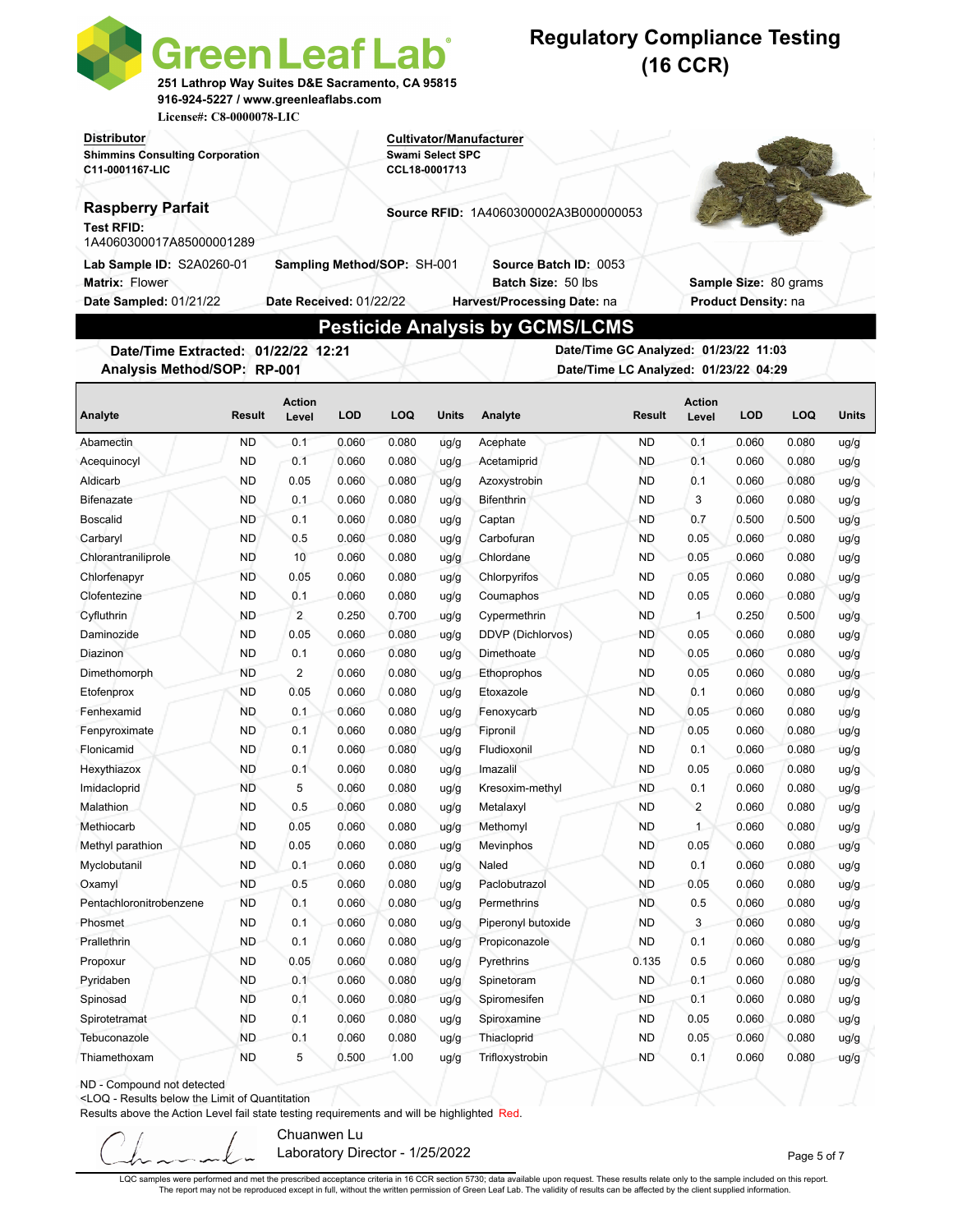| <b>Cultivator/Manufacturer</b><br><b>Swami Select SPC</b><br><b>Shimmins Consulting Corporation</b><br>CCL18-0001713<br><b>Raspberry Parfait</b><br><b>Source RFID: 1A4060300002A3B000000053</b><br>1A4060300017A85000001289<br>Lab Sample ID: S2A0260-01<br>Sampling Method/SOP: SH-001<br>Source Batch ID: 0053<br>Batch Size: 50 lbs<br>Sample Size: 80 grams<br>Date Sampled: 01/21/22<br>Date Received: 01/22/22<br><b>Product Density: na</b><br>Harvest/Processing Date: na<br><b>Metals Analysis by ICPMS</b><br>Date/Time Extracted: 01/22/22 12:01<br>Analysis Method/SOP: HM-001<br>Date/Time Analyzed: 01/22/22 19:19<br><b>Action</b><br><b>LOD</b><br><b>LOQ</b><br><b>Units</b><br><b>Result</b><br>Level<br>$<$ LOQ<br>0.2<br>0.0110<br>$0.0500$ ug/g<br><loq<br>0.2<br/>0.00100<br/><math>0.0500</math> ug/g<br/>Cadmium<br/><math>&lt;</math>LOQ<br/>0.5<br/>0.00150<br/><math>0.0500</math> ug/g<br/>Lead<br/><b>ND</b><br/>0.1<br/>0.00350<br/>0.0100 ug/g<br/>ND - Compound not detected<br/><loq -="" below="" limit="" of="" quantitation<br="" results="" the="">Results above the Action Level fail state testing requirements and will be highlighted Red.</loq></loq<br> |                                       | <b>Green Leaf Lab</b><br>251 Lathrop Way Suites D&E Sacramento, CA 95815<br>916-924-5227 / www.greenleaflabs.com<br>License#: C8-0000078-LIC |  |  | <b>Regulatory Compliance Testing</b><br>$(16$ CCR) |
|-----------------------------------------------------------------------------------------------------------------------------------------------------------------------------------------------------------------------------------------------------------------------------------------------------------------------------------------------------------------------------------------------------------------------------------------------------------------------------------------------------------------------------------------------------------------------------------------------------------------------------------------------------------------------------------------------------------------------------------------------------------------------------------------------------------------------------------------------------------------------------------------------------------------------------------------------------------------------------------------------------------------------------------------------------------------------------------------------------------------------------------------------------------------------------------------------------|---------------------------------------|----------------------------------------------------------------------------------------------------------------------------------------------|--|--|----------------------------------------------------|
|                                                                                                                                                                                                                                                                                                                                                                                                                                                                                                                                                                                                                                                                                                                                                                                                                                                                                                                                                                                                                                                                                                                                                                                                     | <b>Distributor</b><br>C11-0001167-LIC |                                                                                                                                              |  |  |                                                    |
|                                                                                                                                                                                                                                                                                                                                                                                                                                                                                                                                                                                                                                                                                                                                                                                                                                                                                                                                                                                                                                                                                                                                                                                                     | <b>Test RFID:</b>                     |                                                                                                                                              |  |  |                                                    |
|                                                                                                                                                                                                                                                                                                                                                                                                                                                                                                                                                                                                                                                                                                                                                                                                                                                                                                                                                                                                                                                                                                                                                                                                     | Matrix: Flower                        |                                                                                                                                              |  |  |                                                    |
|                                                                                                                                                                                                                                                                                                                                                                                                                                                                                                                                                                                                                                                                                                                                                                                                                                                                                                                                                                                                                                                                                                                                                                                                     |                                       |                                                                                                                                              |  |  |                                                    |
|                                                                                                                                                                                                                                                                                                                                                                                                                                                                                                                                                                                                                                                                                                                                                                                                                                                                                                                                                                                                                                                                                                                                                                                                     |                                       |                                                                                                                                              |  |  |                                                    |
|                                                                                                                                                                                                                                                                                                                                                                                                                                                                                                                                                                                                                                                                                                                                                                                                                                                                                                                                                                                                                                                                                                                                                                                                     | Analyte                               |                                                                                                                                              |  |  |                                                    |
|                                                                                                                                                                                                                                                                                                                                                                                                                                                                                                                                                                                                                                                                                                                                                                                                                                                                                                                                                                                                                                                                                                                                                                                                     | Arsenic                               |                                                                                                                                              |  |  |                                                    |
|                                                                                                                                                                                                                                                                                                                                                                                                                                                                                                                                                                                                                                                                                                                                                                                                                                                                                                                                                                                                                                                                                                                                                                                                     |                                       |                                                                                                                                              |  |  |                                                    |
|                                                                                                                                                                                                                                                                                                                                                                                                                                                                                                                                                                                                                                                                                                                                                                                                                                                                                                                                                                                                                                                                                                                                                                                                     |                                       |                                                                                                                                              |  |  |                                                    |
|                                                                                                                                                                                                                                                                                                                                                                                                                                                                                                                                                                                                                                                                                                                                                                                                                                                                                                                                                                                                                                                                                                                                                                                                     | Mercury                               |                                                                                                                                              |  |  |                                                    |
|                                                                                                                                                                                                                                                                                                                                                                                                                                                                                                                                                                                                                                                                                                                                                                                                                                                                                                                                                                                                                                                                                                                                                                                                     |                                       |                                                                                                                                              |  |  |                                                    |
|                                                                                                                                                                                                                                                                                                                                                                                                                                                                                                                                                                                                                                                                                                                                                                                                                                                                                                                                                                                                                                                                                                                                                                                                     |                                       |                                                                                                                                              |  |  |                                                    |
|                                                                                                                                                                                                                                                                                                                                                                                                                                                                                                                                                                                                                                                                                                                                                                                                                                                                                                                                                                                                                                                                                                                                                                                                     |                                       |                                                                                                                                              |  |  |                                                    |



LQC samples were performed and met the prescribed acceptance criteria in 16 CCR section 5730; data available upon request. These results relate only to the sample included on this report.<br>The report may not be reproduced e